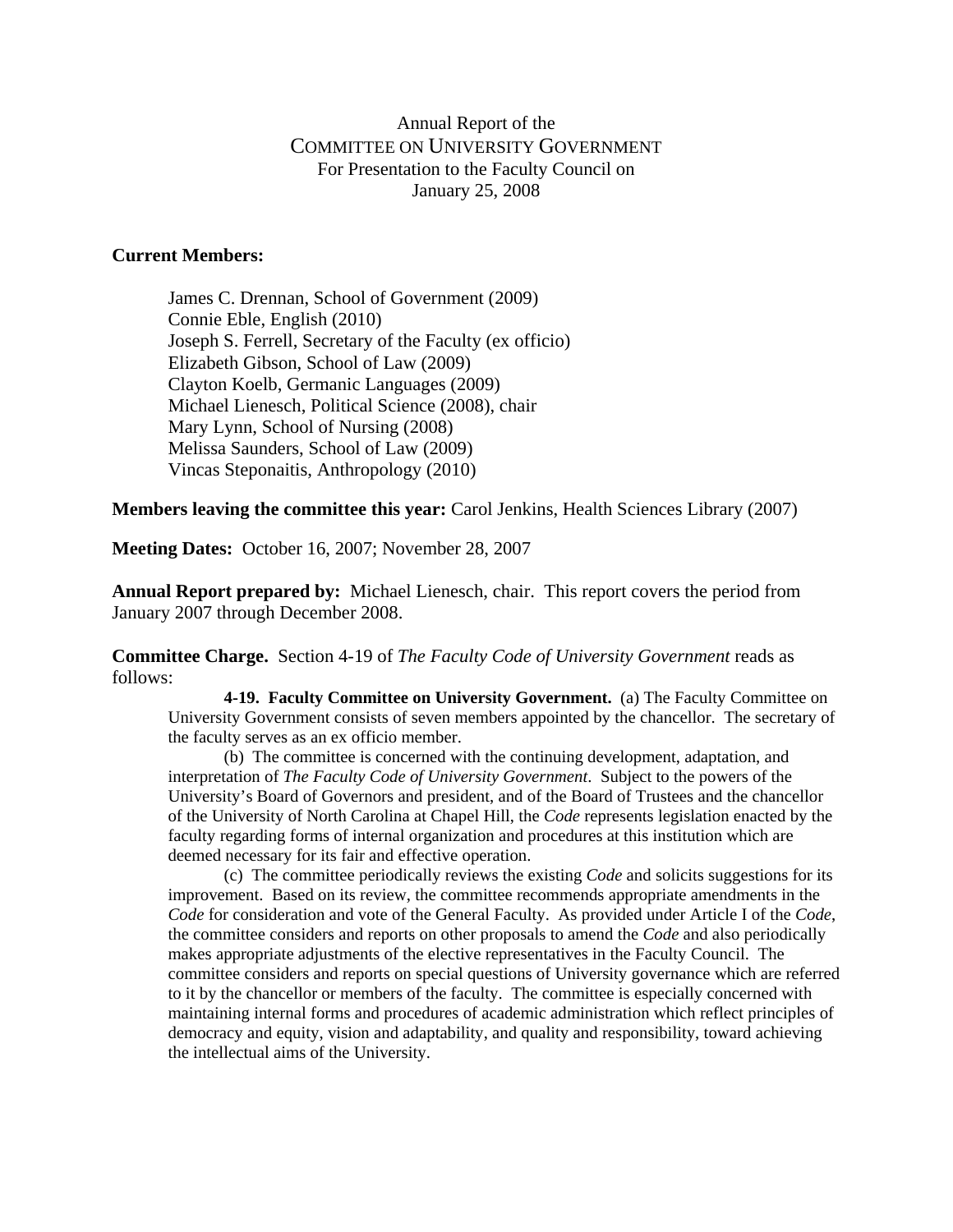**Report of Activities.** *Resolutions Presented and Adopted.* The committee presented the following resolutions, which were approved by the General Faculty on the dates indicated:

**Resolution 2007-4. Amending** *The Faculty Code of University Government* **as it Relates to The Schools and Colleges; The General College; The College of Arts and Sciences; The Graduate School; The Summer School; Records, Registration, and Undergraduate Admissions; Administrative Board of Student Affairs; and Administrative Board of the Library** (approved on first reading on February 16, 2007, and adopted with amendment on second reading on March 23, 2007).

*Resolutions Presented.* The committee presents today the following resolution:

### **Resolution 2008-1. Amending** *The Faculty Code of University Government* **as it Relates to Officers of the Faculty.**

*Ongoing*. In response to concerns about delays in scheduling organizational meetings of some elected faculty committees, the Committee on University Government has requested the Office of the Faculty Secretary to annually remind all elected committees in the spring semester of their responsibility to choose chairs for the upcoming academic year. The Committee has asked the Office of Faculty Secretary to report this fall on any continuing problems.

### **Appendix 1 Report of the Committee on University Government on Resolution 2008-1**

In response to the request of the chair of the faculty that the Committee consider an amendment to the Faculty Code removing the provision that allows election of faculty chairs to two consecutive terms, the Committee proposes the following revision:

Article 3 §3-1(b) The chair of the faculty serves for a term of three years and is not eligible for immediate re-election to more than two consecutive terms.

Rationale: In 2003, as part of a comprehensive revision of the Faculty Code, the Committee recommended and the Faculty Council approved a change in the Code allowing for chairs of the faculty to serve two consecutive terms. At that time, the reason for the recommendation was to bring the office into conformity with Code provisions allowing faculty to serve two consecutive terms on a single faculty committee.

Asked to reconsider this revision, the Committee met with faculty chair Joe Templeton and consulted with the five previous faculty chairs. In addition, it solicited the views of selected faculty, including some presently serving as university administrators. In discussing possible Code revisions, the Committee considered a wide range of alternatives for structuring the election and terms of faculty chairs. Our conclusion is that the Code provision allowing faculty chairs to hold a single three-year term without eligibility for immediate re-election should be reinstated.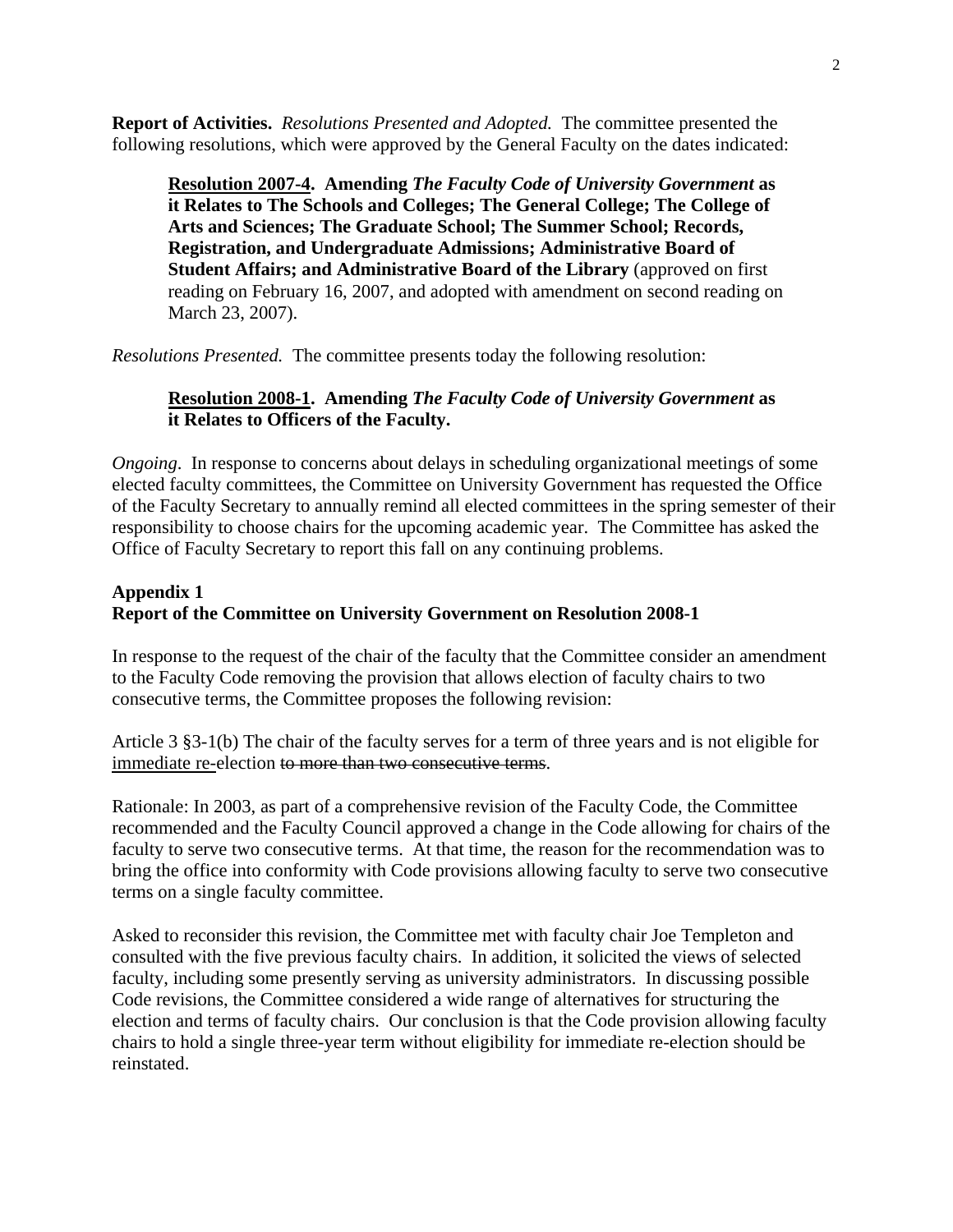In brief, we come to this conclusion for several reasons, among them: 1) that single three-year terms for faculty chairs are optimal in maintaining the role of advocate for faculty priorities; 2) that allowing for immediate re-election provides advantages to incumbents and increases the difficulty of persuading other faculty to stand for election as faculty chair; 3) that limiting incumbency encourages broader faculty participation and allows for more diversity of faculty experience and views in the office of faculty chair and in faculty governance generally.

For these and related reasons, we propose Resolution 2008-1 today.

Respectfully submitted, Committee on University Government

James C. Drennan Connie Eble Joseph S. Ferrell, Secretary of the Faculty Elizabeth Gibson Clayton Koelb Michael Lienesch, chair Mary Lynn Melissa Saunders Vincas Steponaitis